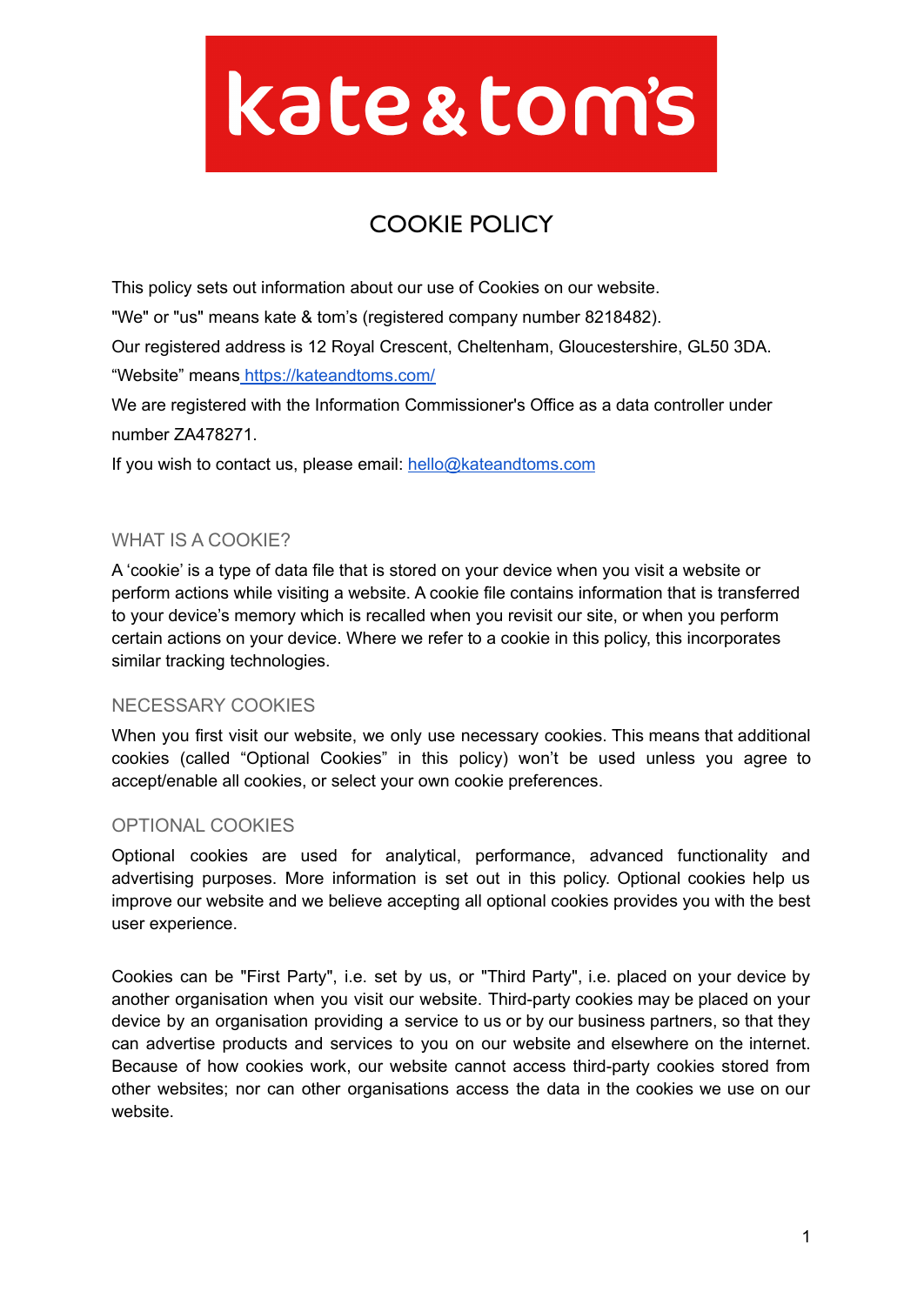#### CHANGING YOUR PREFERENCES

You can select to accept/enable some or all of the optional cookies either within the settings of your own device or by selecting the option provided on our website.

# HOW LONG WILL COOKIES STAY ON MY DEVICE?

The length of time a cookie will stay on your computer or mobile device depends on whether it is a "persistent" or "session" cookie. Session cookies should expire when you stop browsing. Persistent cookies stay on your device until they expire after a set period or are deleted. For each of the cookies used on our website we have set out the duration in the tables below.

#### THE COOKIES WE USE ON OUR WEBSITE:

#### 1. NECESSARY COOKIES

Necessary Cookies are cookies that are required for the operation of our website. They include, for example, cookies that allow page navigation or enable you to access certain areas of our website. Our website cannot function properly without these cookies. Necessary Cookies can only be disabled by changing your browser preferences but doing so may result in reduced or limited functionality of our website. In some circumstances our website may cease to function as intended if necessary cookies are disabled, deleted or otherwise altered. We do not accept any liability for any loss arising where necessary cookies are disabled, deleted or otherwise altered. We use the following necessary cookies:

| <b>Cookie Name</b>                         | <b>Purpose</b>                                                                                                                                 | <b>Controller</b>                          | <b>Further Information</b>                        |
|--------------------------------------------|------------------------------------------------------------------------------------------------------------------------------------------------|--------------------------------------------|---------------------------------------------------|
| cookielawinfo-<br>checkbox-nec<br>essary   | Set by the GDPR Cookie Consent<br>plugin, this cookie is used to<br>record the user consent for the<br>cookies in the "Necessary"<br>category. | <b>GDPR</b><br>Cookie<br>Consent<br>plugin | This cookie stays on<br>your device for 1<br>vear |
| cookielawinfo-<br>checkbox-func<br>tional  | The cookie is set by GDPR cookie<br>consent to record the user consent<br>for the cookies in the category<br>"Functional".                     | <b>GDPR</b><br>Cookie<br>Consent<br>plugin | This cookie stays on<br>your device for 1<br>year |
| cookielawinfo-<br>checkbox-perf<br>ormance | Set by the GDPR Cookie Consent<br>plugin, this cookie is used to store<br>the user consent for cookies in the<br>category "Performance".       | <b>GDPR</b><br>Cookie<br>Consent<br>plugin | This cookie stays on<br>your device for 1<br>year |
| cookielawinfo-<br>checkbox-anal<br>ytics   | Set by the GDPR Cookie Consent<br>plugin, this cookie is used to<br>record the user consent for the<br>cookies in the "Analytics" category.    | <b>GDPR</b><br>Cookie<br>Consent<br>plugin | This cookie stays on<br>your device for 1<br>year |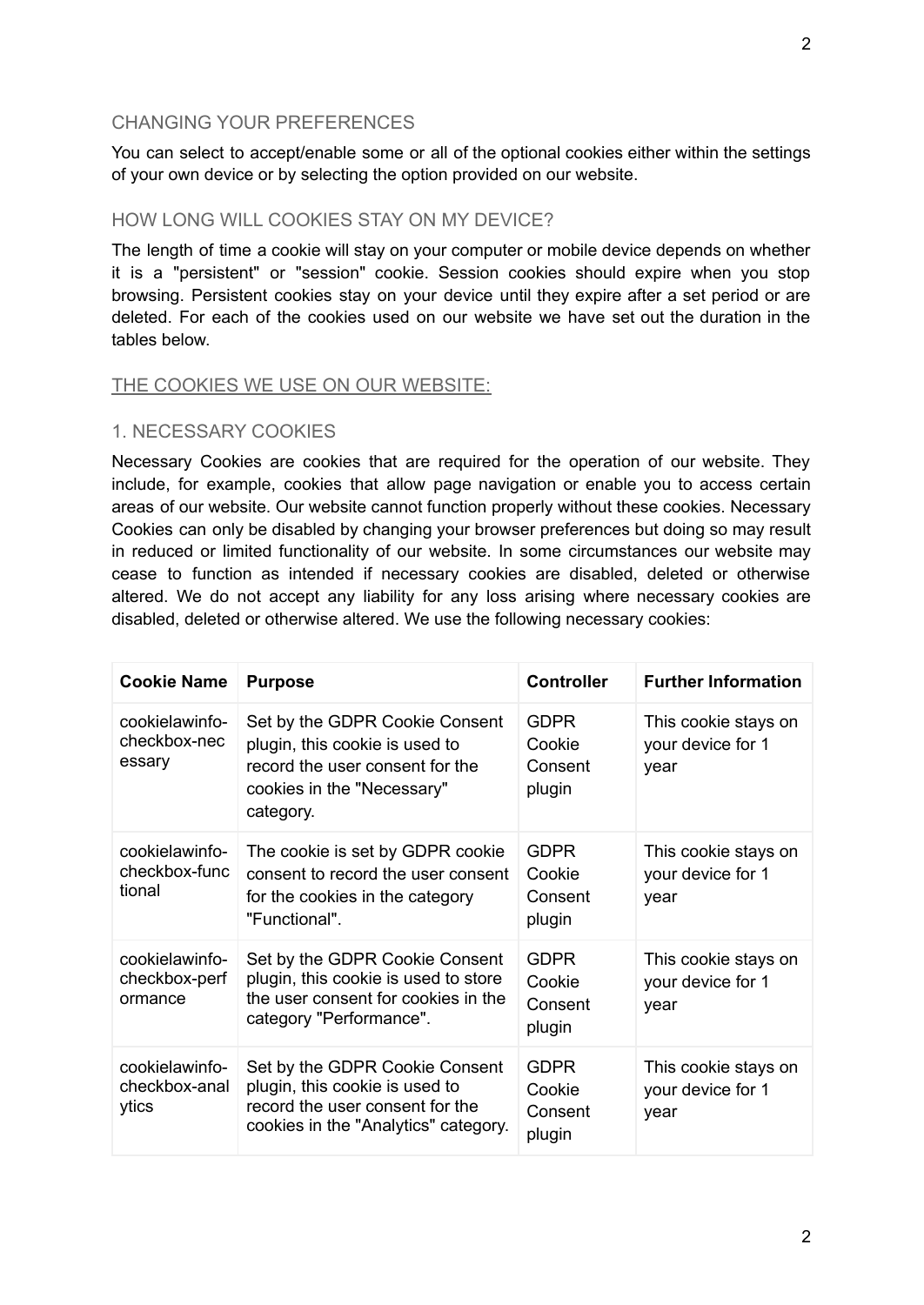| cookielawinfo-<br>checkbox-adv<br>ertisement | Set by the GDPR Cookie Consent<br>plugin, this cookie is used to<br>record the user consent for the<br>cookies in the "Advertisement"<br>category. | <b>GDPR</b><br>Cookie<br>Consent<br>plugin | This cookie stays on<br>your device for 1<br>year |
|----------------------------------------------|----------------------------------------------------------------------------------------------------------------------------------------------------|--------------------------------------------|---------------------------------------------------|
| cookielawinfo-<br>checkbox-oth<br>ers        | Set by the GDPR Cookie Consent<br>plugin, this cookie is used to store<br>the user consent for cookies in the<br>category "Others".                | <b>GDPR</b><br>Cookie<br>Consent<br>plugin | This cookie stays on<br>your device for 1<br>year |

# OPTIONAL COOKIES

We and third parties like to use cookies on this website to enhance your user experience. personalise content and advertisements, provide social media features, and analyse the traffic/visitor actions on our website. Optional cookies help us to provide you with the experience we intend to provide when you browse our website and also allow us to improve our website and the service we provide.

We need to obtain your consent to use Optional cookies; this is usually by way of a pop-up notice. As set out in this policy, you can change your preference at any time.

# 2. ADVANCED FUNCTIONALITY, ANALYTICS & PERFORMANCE COOKIES

We use advanced functionality cookies to recognise you when you return to our website. This enables us to personalise our content for you, greet you by name and remember your preferences (for example, your choice of language or region).

We use analytical/performance cookies to enable us to recognise and count the number of visitors and to see how visitors use our website when they are using it. This helps us to improve the way our website works, for example, by ensuring that users are finding what they are looking for easily.

We would like to use the following optional advanced functionality, analytics and performance cookies:

| <b>Cookie Name</b> | <b>Purpose</b>                                                                                                                                                       | <b>Controller</b> | <b>Further Information</b>                                    |
|--------------------|----------------------------------------------------------------------------------------------------------------------------------------------------------------------|-------------------|---------------------------------------------------------------|
| uetvid             | UET assigns this unique,<br>anonymized visitor ID,<br>representing a unique visitor. UET<br>stores this data in a first-party<br>cookie.                             | <b>Bing Ads</b>   | This cookie stays on<br>your device for 1<br>year and 24 days |
| uetsid             | This cookies are used to collect<br>analytical information about how<br>visitors use the website. This<br>information is used to compile<br>report and improve site. | <b>Bing Ads</b>   | This cookie stays on<br>your device for 1 day                 |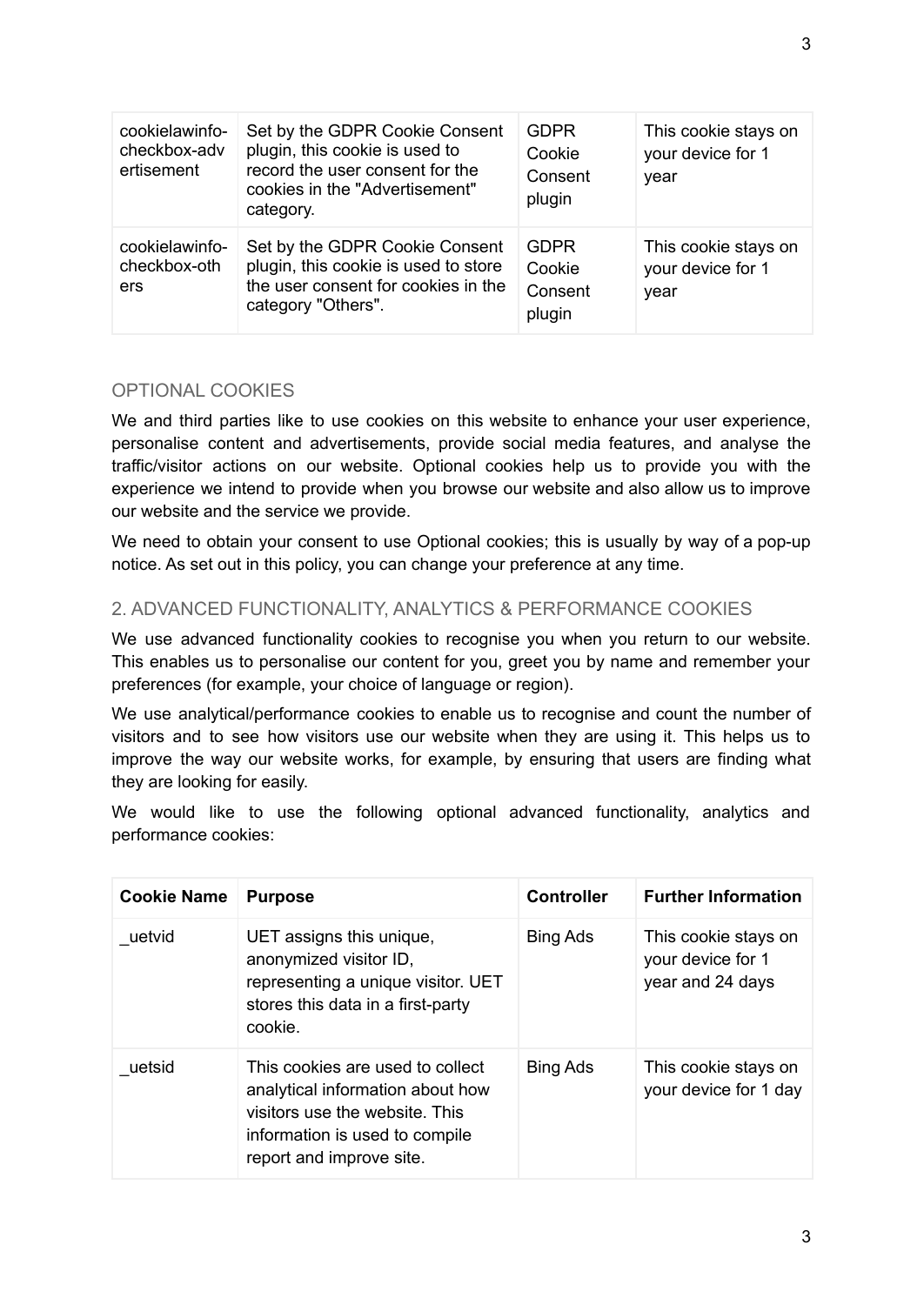| _ga                                  | The ga cookie, installed by<br>Google Analytics, calculates<br>visitor, session and campaign data<br>and also keeps track of site usage<br>for the site's analytics report. The<br>cookie stores information<br>anonymously and assigns a<br>randomly generated number to<br>recognize unique visitors.           | Google                     | This cookie stays on<br>your device for 2<br>years                                           |
|--------------------------------------|-------------------------------------------------------------------------------------------------------------------------------------------------------------------------------------------------------------------------------------------------------------------------------------------------------------------|----------------------------|----------------------------------------------------------------------------------------------|
| gat_UA-3587<br>7501-2                | A variation of the gat cookie set<br>by Google Analytics and Google<br>Tag Manager to allow website<br>owners to track visitor behaviour<br>and measure site performance.<br>The pattern element in the name<br>contains the unique identity<br>number of the account or website<br>it relates to.                | Google                     | This cookie stays on<br>your device for 1<br>minute                                          |
| _gid                                 | Installed by Google Analytics, gid<br>cookie stores information on how<br>visitors use a website, while also<br>creating an analytics report of the<br>website's performance. Some of<br>the data that are collected include<br>the number of visitors, their<br>source, and the pages they visit<br>anonymously. | Google                     | This cookie stays on<br>your device for 1 day                                                |
| hjs_di                               | A unique ID that Hive Marketing<br>Cloud assign to the device.                                                                                                                                                                                                                                                    | Hive<br>Marketing<br>Cloud | This cookie stays on<br>your device for 20<br>years                                          |
| hjs_ses                              | A unique id representing the last<br>browser session (re-generated<br>after 30 minutes of inactivity)                                                                                                                                                                                                             | Hive<br>Marketing<br>Cloud | This cookie is<br>session based and is<br>deleted the next time<br>you close your<br>browser |
| _hjFirstSeen                         | Hotjar sets this cookie to identify a<br>new user's first session. It stores a<br>true/false value, indicating whether<br>it was the first time Hotjar saw this<br>user.                                                                                                                                          | Hotjar                     | This cookie stays on<br>your device for 30<br>minutes                                        |
| _hjAbsoluteSe<br>ssionInProgre<br>SS | Hotjar sets this cookie to detect<br>the first pageview session of a<br>user. This is a True/False flag set<br>by the cookie.                                                                                                                                                                                     | Hotjar                     | This cookie stays on<br>your device for 30<br>minutes                                        |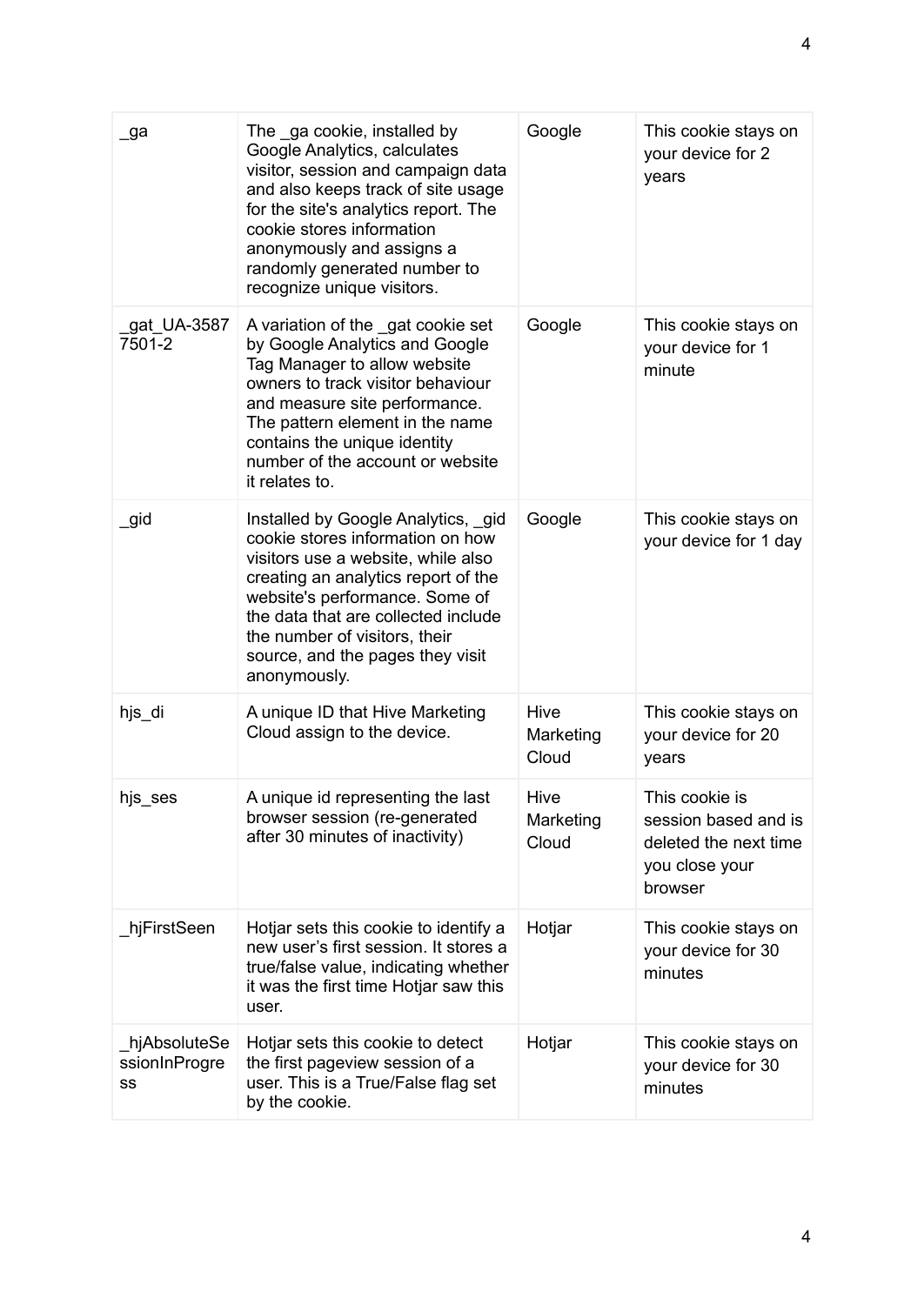| hjIncludedIn<br>PageviewSam<br>ple | Hotjar sets this cookie to know<br>whether a user is included in the<br>data sampling defined by the site's<br>pageview limit.                                                                                                                                                                  | Hotjar | This cookie stays on<br>your device for 2<br>minutes  |
|------------------------------------|-------------------------------------------------------------------------------------------------------------------------------------------------------------------------------------------------------------------------------------------------------------------------------------------------|--------|-------------------------------------------------------|
| hjSessionUs<br>er 290751           | Hotjar cookie that is set when a<br>user first lands on a page with the<br>Hotjar script. It is used to persist<br>the Hotjar User ID, unique to that<br>site on the browser. This ensures<br>that behavior in subsequent visits<br>to the same site will be attributed<br>to the same user ID. | Hotjar | This cookie stays on<br>your device for 1<br>year     |
| hjSession 2<br>90751               | A cookie that holds the current<br>session data. This ensues that<br>subsequent requests within the<br>session window will be attributed<br>to the same Hotjar session.                                                                                                                         | Hotjar | This cookie stays on<br>your device for 30<br>minutes |

# ADVERTISING COOKIES

We and third parties want to display adverts that we think are relevant to you. In order to do so we need your consent to use advertising cookies. Even if you do not accept our advertising cookies, where you have accepted advertising cookies on another website they may remain active on our website.

We use the following advertising cookies:

| <b>Cookie Name</b> | <b>Purpose</b>                                                                                                                                                          | <b>Controller</b>       | <b>Further Information</b>                                    |
|--------------------|-------------------------------------------------------------------------------------------------------------------------------------------------------------------------|-------------------------|---------------------------------------------------------------|
| MUID               | Bing sets this cookie to recognize<br>unique web browsers visiting<br>Microsoft sites. This cookie is used<br>for advertising, site analytics, and<br>other operations. | <b>Bing Ads</b>         | This cookie stays on<br>your device for 1<br>year and 24 days |
| gcl au             | Provided by Google Tag Manager<br>to experiment advertisement<br>efficiency of websites using their<br>services.                                                        | Google                  | This cookie stays on<br>your device for 3<br>months           |
| test cookie        | The test_cookie is set by<br>doubleclick.net and is used to<br>determine if the user's browser<br>supports cookies.                                                     | Google/Doub<br>le Click | This cookie stays on<br>your device for 15<br>minutes         |